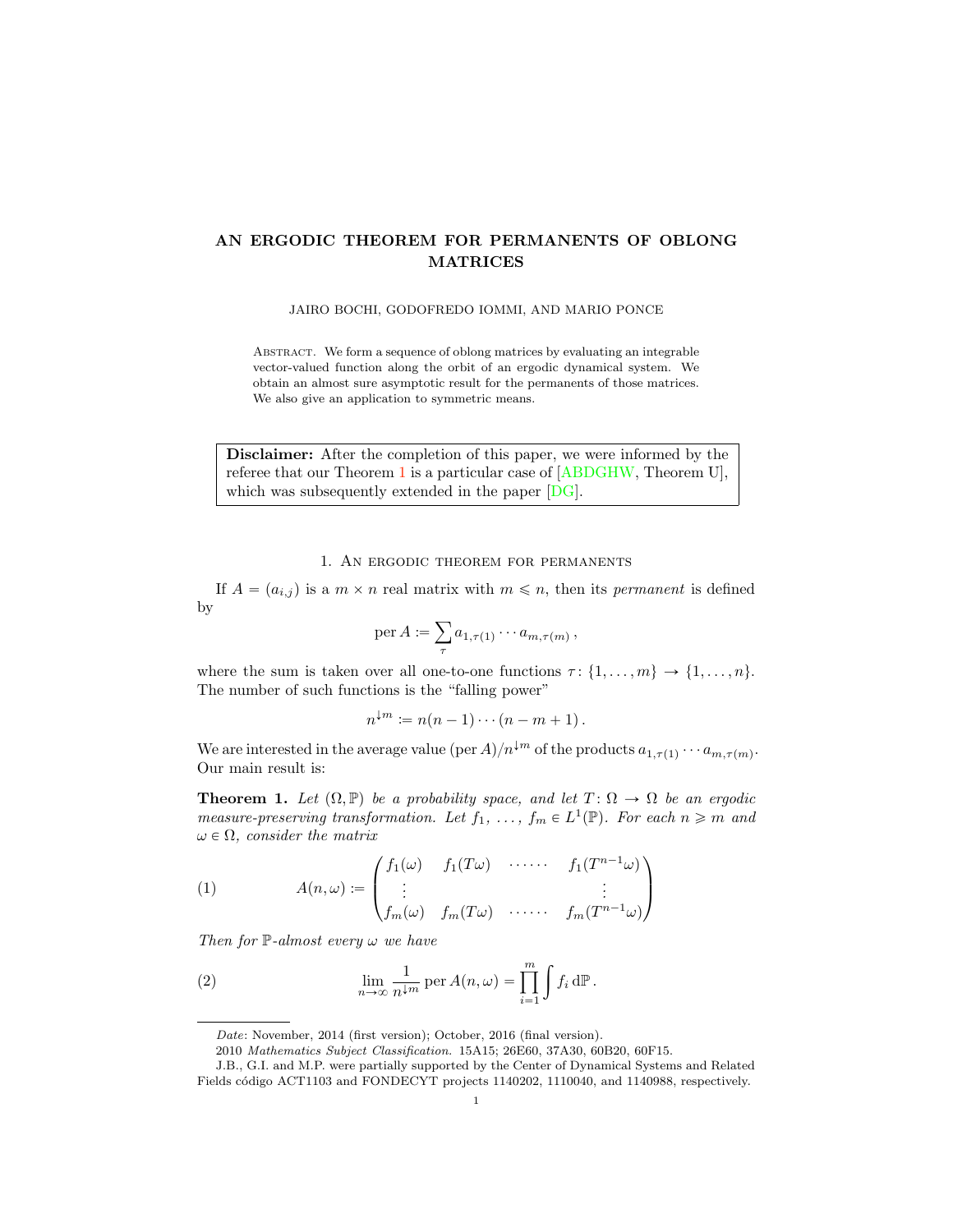In other words, consider a random infinite oblong matrix whose columns are given by an ergodic stationary process  $X_1, X_2, \ldots$  taking values in  $\mathbb{R}^m$ . Then the permanent of the truncated  $m \times n$  matrix is asymptotically equal to  $n^{\downarrow m} \lambda$ , where  $\lambda$  is the product of the expectations of the entries of  $X_1$ .

Asymptotic results for the permanents of similar sequences of matrices have been obtained under much stronger assumptions on the distribution of the entries. See for example the work of Rempa $a$  and Wesolowski  $\lfloor R/W \rfloor$  where several results, like the Central Limit Theorem, are obtained under strong distribution assumptions. Along the same lines we can mention the work of Borovskikh and Korolyuk [\[BK\]](#page-4-4) and that of Kaneva and Korolyuk [\[KK\]](#page-4-5).

Technically, one of the main novelties of our approach is that we derive asymptotic information about permanents from the following Binet–Minc formula [\[Mi,](#page-4-6) Theorem 1.2, p. 120]:

<span id="page-1-1"></span>**Proposition 2.** Let  $A = (a_{i,j})$  be a  $m \times n$  matrix with  $m \leq n$ . Let  $[m] :=$  $\{1, 2, \ldots, m\}$ *. For each nonempty subset*  $I \subset [m]$ *, write* 

<span id="page-1-2"></span>(3) 
$$
s_I := \sum_{j=1}^n \prod_{i \in I} a_{i,j} .
$$

Let  $P_m$  denote the set of all partitions of  $[m]$  into nonempty subsets. Then

(4) 
$$
\operatorname{per} A = \sum_{P \in \mathcal{P}_m} (-1)^{m-|P|} \prod_{I \in P} (|I| - 1)! s_I.
$$

As an example, in the case  $m = 3$ , formula [\(4\)](#page-1-0) becomes

<span id="page-1-0"></span>
$$
\text{per } A = s_{\{1\}}s_{\{2\}}s_{\{3\}} - s_{\{1\}}s_{\{2,3\}} - s_{\{2\}}s_{\{1,3\}} - s_{\{3\}}s_{\{1,2\}} + 2s_{\{1,2,3\}} \,,
$$

a relation obtained by Binet in 1812.

The Binet–Minc formula is relatively unpopular because there is a another formula, due to Ryser, which is more efficient for computational purposes: see  $\vert$ Mi, *§* 7.2–7.3].

*Remark* 3*.* We found out that in 1968, thus 10 years before Minc, Crapo [\[Cr\]](#page-4-7) used the (then recent) powerful combinatorial theory of Möbius inversion to give extremely short proofs of both Ryser's formula and Proposition [2.](#page-1-1) Crapo attributes Proposition [2](#page-1-1) to J.E. Graver and W. Gustin (unpublished). In spite of all this, we will keep calling it Binet–Minc formula.

## 2. Proof of the theorem

The idea of the proof of Theorem [1](#page-0-0) is to show that when  $A = A(n, \omega)$  all terms in the sum in [\(4\)](#page-1-0) are negligible compared to  $n^{\downarrow m}$ , except for the term that comes from the partition  $P = \{\{1\}, \{2\}, \ldots, \{m\}\}\$ , whose behavior is described by Birkhoff's ergodic theorem. In order to prove that the other terms are indeed negligible, we will use the following result:

<span id="page-1-3"></span>**Lemma 4** (Aaronson). *If*  $0 < p < 1$  *and*  $f \in L^p(\mathbb{P})$  *then for*  $\mathbb{P}$ *-a.e.*  $\omega$ *,* 

$$
\lim_{n\to\infty}\frac{1}{n^{1/p}}\sum_{j=0}^{n-1}f(T^j\omega)=0.
$$

The lemma is a particular case of  $[Aa2, Prop. 2.3.1, p. 65]$  $[Aa2, Prop. 2.3.1, p. 65]$  corresponding to the function  $a(x) := x^p$ . (See also [\[Aa1\]](#page-4-2).)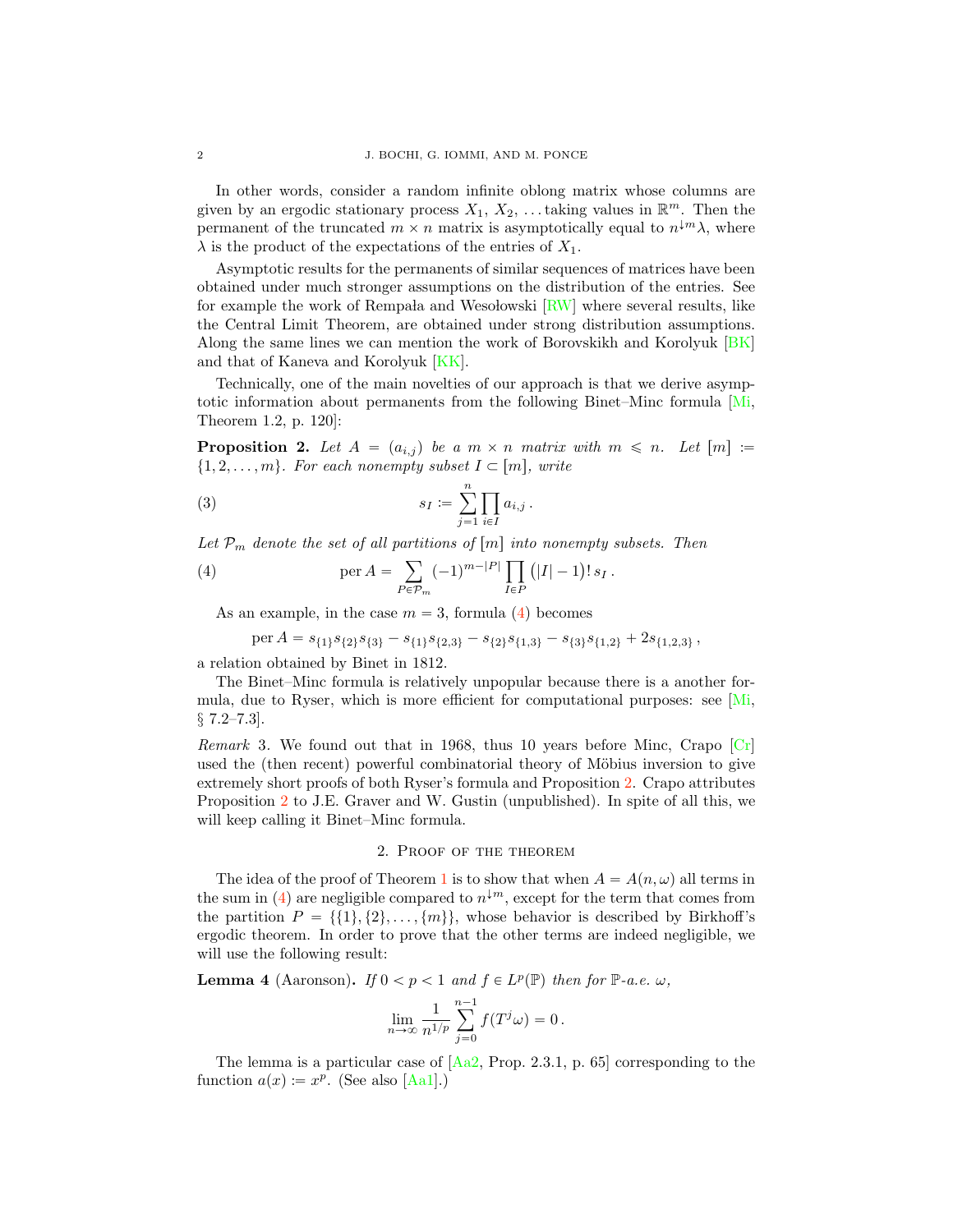*Proof of the Theorem [1.](#page-0-0)* Let  $(\Omega, \mathbb{P})$ , T, and  $f_1, \ldots, f_m$  be as in the statement of the theorem. For each integer  $n \geq m$ , each  $\omega \in \Omega$ , and each nonempty subset I of  $[m] := \{1, \ldots, m\}$ , let  $s_I(n, \omega)$  be the sum [\(3\)](#page-1-2) corresponding to the matrix  $A = A(n, \omega)$  defined by [\(1\)](#page-0-1). We can write this expression as a Birkhoff sum

$$
s_I(n,\omega) = \sum_{j=0}^{n-1} f_I(T^j\omega)
$$

of the function  $f_I := \prod_{i \in I} f_i$ . By the Hölder inequality,

$$
\left(\int |f_I|^{1/|I|} \, \mathrm{d}\mathbb{P}\right)^{|I|} \leq \prod_{i \in I} \int |f_i| \, \mathrm{d}\mathbb{P}\,,
$$

and in particular  $f_I$  belongs to the space  $L^{1/|I|}(\mathbb{P})$ . So for a.e.  $\omega$ , it follows from Birkhoff's ergodic theorem and Lemma [4](#page-1-3) that

$$
\lim_{n \to \infty} \frac{s_I(n, \omega)}{n^{|I|}} = \begin{cases} \int f_I d\mathbb{P} & \text{if } |I| = 1, \\ 0 & \text{if } |I| > 1. \end{cases}
$$

Therefore, by Binet–Minc formula [\(4\)](#page-1-0),

$$
\frac{\operatorname{per} A(n,\omega)}{n^m} = \sum_{P \in \mathcal{P}_m} (-1)^{m-|P|} \prod_{I \in P} \left( |I| - 1 \right)! \frac{s_I(n,\omega)}{n^{|I|}} \to \prod_{i=1}^m \int f_I \, d\mathbb{P}
$$

as  $n \to \infty$ , because the only P that contributes to the limit is the partition into m<br>singletons. Since  $n^{\downarrow m}/n^m \to 1$  as  $n \to \infty$ , relation (2) follows. singletons. Since  $n^{\downarrow m}/n^m \to 1$  as  $n \to \infty$ , relation [\(2\)](#page-0-2) follows.

*Remark* 5*.* The aforementioned works [\[BK,](#page-4-4) [KK,](#page-4-5) [RW\]](#page-4-3) consider sequences of matrices where the number of rows  $m$  is allowed to depend on the number of columns  $n$ . This more general situation cannot be handled with our technique, at least without further assumptions.

## 3. An Ergodic Theorem for Symmetric Means

Let  $1 \leq m \leq n$  be integers. Recall that the *elementary symmetric polynomial of degree* m *in* n *variables* is defined as

$$
E_m(x_1,x_2,\ldots,x_n) := \sum_{1 \leq i_1 < i_2 < \cdots < i_m \leq n} x_{i_1} x_{i_2} \cdots x_{i_m} \, .
$$

In the case that  $x_1, \ldots, x_n$  are nonnegative real numbers, we define their  $m$ -th *symmetric mean* by

$$
\mathcal{M}_m(x_1, x_2, \dots, x_n) \coloneqq \left(\frac{E_m(x_1, \dots, x_n)}{\binom{n}{m}}\right)^{1/m}
$$

.

Symmetric means generalize both the arithmetic mean, given by  $\mathcal{M}_1(x_1, \ldots, x_n)$ , and the geometric mean, given by  $\mathcal{M}_n(x_1, \ldots, x_n)$ . A classical result of Maclaurin says that  $\mathcal{M}_m(x_1, \ldots, x_n)$  is nonincreasing with respect to m: see [\[HLP,](#page-4-9) *§* 2.22].

It turns out that Theorem [1](#page-0-0) can be used to describe the asymptotic behavior of symmetric means. The result is as follows:

<span id="page-2-0"></span>**Proposition 6.** Let  $(\Omega, \mathbb{P})$  be a probability space, and let  $T : \Omega \to \Omega$  be an ergodic *measure-preserving transformation. Fix a measurable function*  $f \geq 0$  *and an integer*  $m \geqslant 0$ .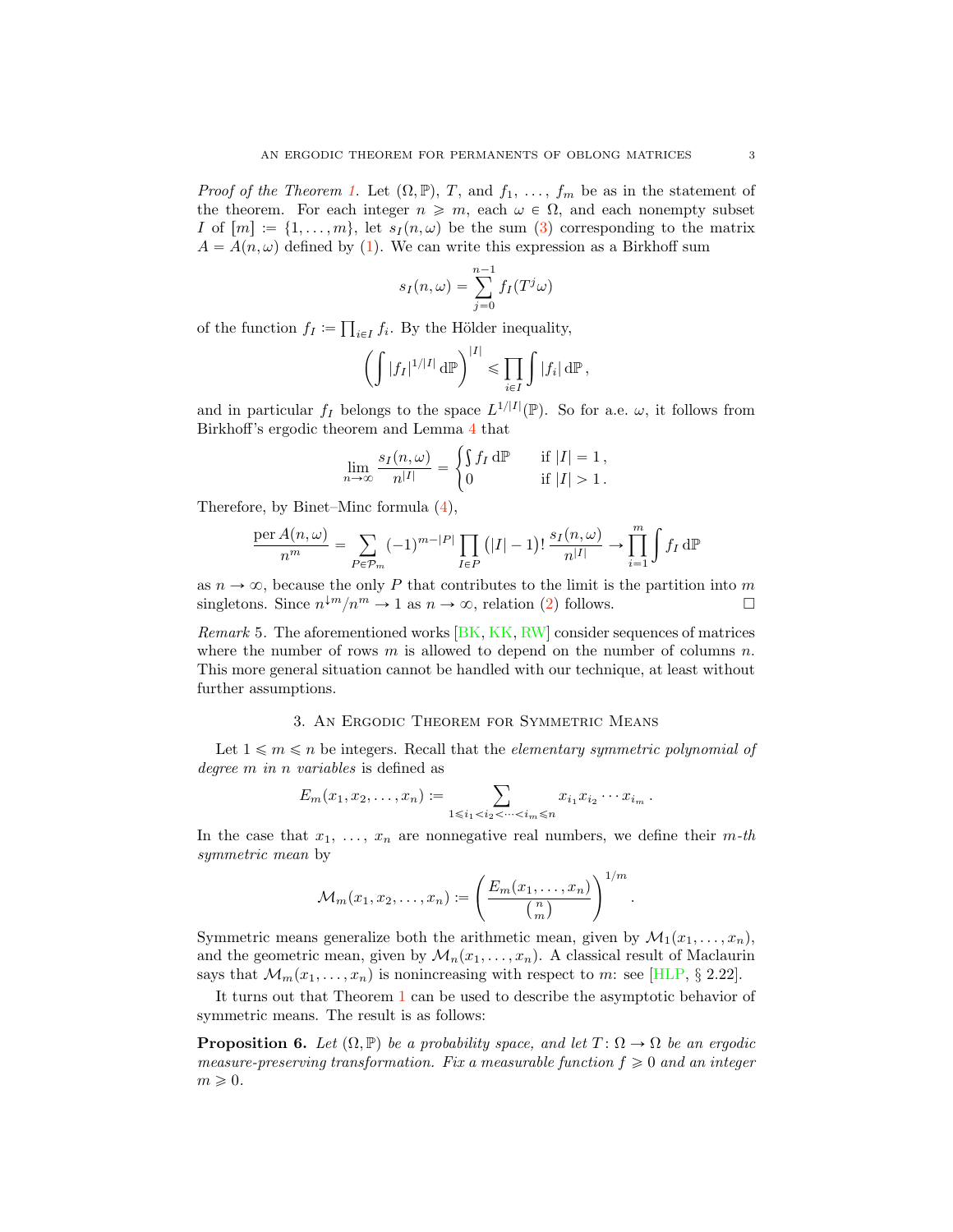<span id="page-3-1"></span>(a) *If*  $f \in L^1(\mathbb{P})$  *and*  $m > 0$  *then for*  $\mathbb{P}$ *-almost every*  $\omega \in \Omega$  *we have* 

$$
\lim_{n\to\infty} \mathcal{M}_m(f(\omega), f(T\omega), \dots, f(T^{n-1}\omega)) = \int f d\mathbb{P}.
$$

<span id="page-3-2"></span>(b) *If*  $\log f \in L^1(\mathbb{P})$  *then for*  $\mathbb{P}$ *-almost every*  $\omega \in \Omega$  *we have* 

$$
\lim_{n\to\infty} \mathcal{M}_{n-m}\big(f(\omega), f(T\omega), \ldots, f(T^{n-1}\omega)\big) = \exp\left(\int \log f \,d\mathbb{P}\right).
$$

*Remark* 7. A much more general result due to Halász and Székely [\[HS\]](#page-4-10) describes the what happens when  $m = m(n)$  is such that  $m(n)/n$  converges to some  $c \in [0, 1]$ . (Notice that the independence assumption in that paper is not actually used and ergodicity suffices.)

The first part of the proposition is just a corollary of Theorem [1:](#page-0-0)

*Proof of part [\(a\)](#page-3-1)*. Consider functions  $f_1, \ldots, f_m$  all equal to f; then the the matrix defined by [\(1\)](#page-0-1) has permanent

$$
\operatorname{per} A(n,\omega) = m! E_m(f(\omega), f(T\omega), \dots, f(T^{n-1}\omega)).
$$

Therefore Theorem [1](#page-0-0) allows us to conclude.  $\Box$ 

*Remark* 8*.* Binet–Minc formula [\(4\)](#page-1-0) applied to matrices with equal rows yields a way of expressing elementary symmetric polynomials in terms of power sums. Such expressions are equivalent to Newton's identities (see [\[Me,](#page-4-11) p. 95–96, 251]). So it should be possible to deduce part  $(a)$  of Proposition [6](#page-2-0) directly from Newton's identities and Aaronson's Lemma [4.](#page-1-3)

To prove the second part of Proposition [6,](#page-2-0) we need the following fact:

<span id="page-3-0"></span>**Lemma 9.** *If*  $f \in L^1(\mathbb{P})$  *then for*  $\mathbb{P}\text{-}a.e.$   $\omega$ *,* 

$$
\lim_{n \to \infty} \frac{1}{n} \max_{j=0,\ldots,n-1} |f(T^j \omega)| = 0.
$$

*Proof.* By Birkhoff's ergodic theorem,  $f(T^n \omega)/n \to 0$ , and the lemma is a straight-forward consequence. forward consequence.

*Proof of part*  $(b)$ *.* The case  $m = 0$  is rather simple; indeed,

$$
\log \mathcal{M}_n(f(\omega),\ldots,f(T^{n-1}\omega)) = \mathcal{M}_1(\log f(\omega),\ldots,\log f(T^{n-1}\omega)),
$$

so the result follows from Birkhoff's ergodic theorem. We reduce the case  $m > 0$ to the above by using the relation

$$
\frac{\mathcal{M}_{n-m}(f(\omega),\ldots,f(T^{n-1}\omega))}{\mathcal{M}_n(f(\omega),\ldots,f(T^{n-1}\omega))}=\left[\mathcal{M}_m\big(1/f(\omega),\ldots,1/f(T^{n-1}\omega)\big)\right]^{\frac{m}{n-m}}=:(\star).
$$

Since the m-th symmetric mean of a list of nonnegative numbers is between their minimum and their maximum, we have

$$
\left|\log(\star)\right| \leqslant \frac{m}{n-m} \; \max_{j=0,\ldots,n-1} \left|\, \log f(T^j \omega)\right|,
$$

which by Lemma [9](#page-3-0) converges almost everywhere to 0 as  $n \to \infty$ . So the result follows. follows.  $\Box$